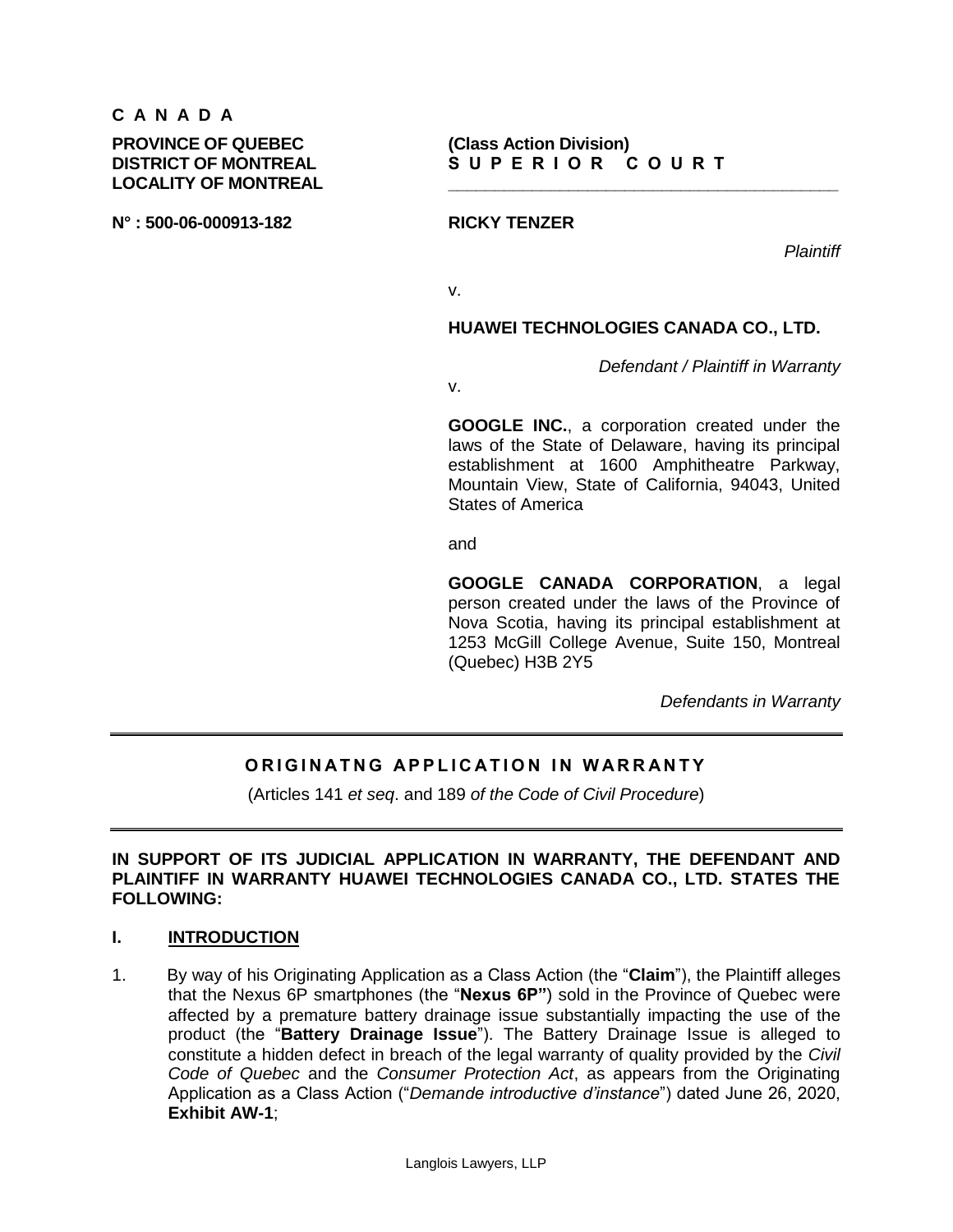- 2. The liability of the Defendant and Plaintiff-in-Warranty Huawei Technologies Canada Co., Ltd. ("**Huawei Canada**") is sought as in its capacity as a distributor of the Nexus 6P in the Province of Quebec;
- 3. Huawei Canada denies that the Nexus 6P was affected by a hidden defect and further denies that the Battery Drainage Issue, if any, occurred with all Nexus 6P sold in the Province of Quebec;
- 4. However, in the event that this honourable Court concludes to the contrary and finds that any Nexus 6P was affected by a defect, Huawei Canada submits that the Defendants in Warranty Google Inc. ("**Google**") and Google Canada Corporation ("**Google Canada**") should be liable for having designed and developed the Nexus 6P and for having sold Nexus 6P devices into the Province of Quebec directly, without Huawei Canada's involvement or participation;
- 5. Thus, by way of the present *Originating Application in Warranty*, Huawei Canada seeks to hold Google and Google Canada directly liable and further seeks to have them hold Huawei Canada harmless for any judgment that may be rendered against it in respect of the Nexus 6P;

# **II. THE HISTORY OF THE CLASS ACTION**

6. On May 11, 2020, the Court of Appeal authorized the institution of this class action on behalf of the following class:

> *Toutes les personnes propriétaires, ou qui ont été propriétaires d'un telephone cellulaire Nexus 6P initiatialement acheté au Québec*

as appears from the decision of the Court of Appeal in the case at bar reported as *Tenzer* v. *Huawei Technologies Canada Co., Ltd.*, 2020 QCCA 633 (the "**Decision of the Court of Appeal**"), **Exhibit AW-2**;

7. The common issues authorized by the Court of Appeal to be adjudicated at trial are the following :

> *1. Est-ce que le problème de déchargement prématuré de la batterie constitue un déficit d'usage sérieux?*

> *2. Est-ce que la batterie du téléphone des membres du groupe servant à un usage normal a une durée de vie raisonnable?*

> *3. Est-ce que le problème de déchargement prématuré de la batterie viole la garantie de qualité prévue au Code civil du Québec?*

> *4. Est-ce que les membres du groupe connaissaient le vice de conception et de fabrication au moment de l'achat ou auraient dû le déceler par un examen ordinaire?*

> *5. Les membres du groupe ont-ils droit à un montant correspondant au coût de réparation du téléphone ou de remplacement de la batterie?*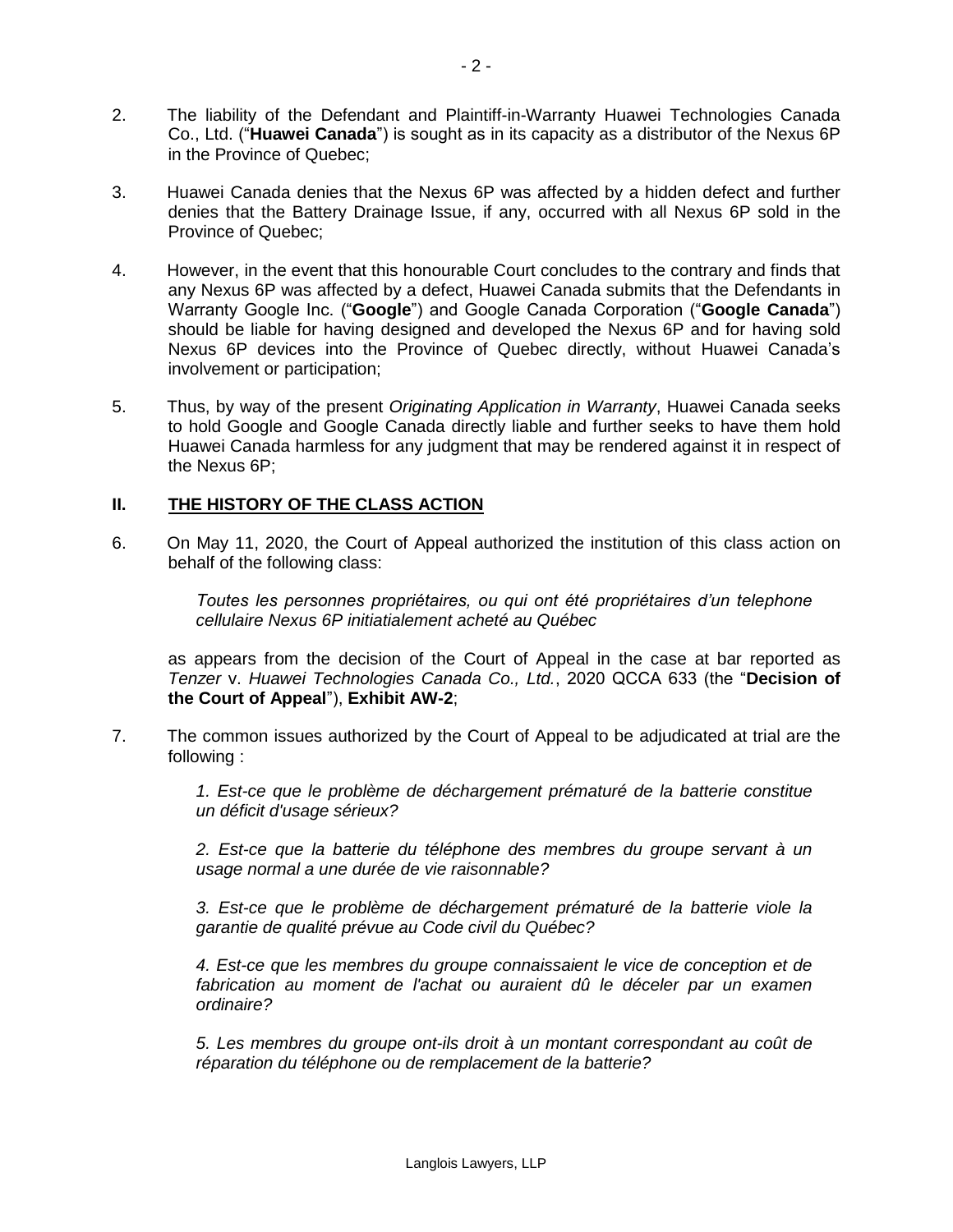*6. Les membres du groupe ont-ils droit au remboursement des frais découlant du vice de conception, notamment les frais d'analyse, de diagnostic, d'expédition ou d'achat de pile portative?*

*7. La défenderesse doit-elle être condamnée à verser des dommages-intérêts punitifs aux membres du groupe qui sont des consommateurs?*

as appears from the Decision of the Court of Appeal;

8. In addition, the conclusion sought authorized by the Court of Appeal to be adjudicated at trial are the following :

*ACCUEILLIR l'action collective pour tous les membres du groupe;*

*RÉDUIRE le prix de vente payé par les membres du groupe pour l'achat de leur téléphone du coût de réparation du téléphone ou de remplacement de la batterie, avec intérêt au taux légal et l'indemnité additionnelle à compter de la date de la demande d'autorisation;*

*CONDAMNER la défenderesse à payer aux membres du groupe qui sont des consommateurs une somme de 100 \$ chacun à titre de dommages-intérêts punitifs, sauf à parfaire, avec intérêt au taux légal et l'indemnité additionnelle à compter du jugement à être prononcé;*

*ORDONNER le recouvrement collectif de ces sommes;*

*CONDAMNER la défenderesse à rembourser aux membres du groupe les frais découlant du vice de conception, notamment les frais d'analyse, de diagnostic, d'expédition ou d'achat de pile portative, avec intérêt au taux légal et l'indemnité additionnelle à compter de la date de la demande d'autorisation;*

*ORDONNER le recouvrement individuel de ces sommes;*

*LE TOUT avec frais de justice, incluant les frais d'experts, d'avis et de dépenses de l'administrateur, le cas échéant;*

as appears from the Decision of the Court of Appeal;

- 9. On June 26, 2020, the Plaintiff filed the Claim, which alleges that the Nexus 6P has been developed and marketed by Google, which represented that its battery was performing and provided for a long autonomy;
- 10. In addition, the exhibits in support of the Claim<sup>1</sup> indicate, *inter alia*, that the Battery Drainage Issue would have started occurring after Google rolled out Android Nougat and after the Nexus 6P was upgraded from Android Marshmallow to Android Nougat;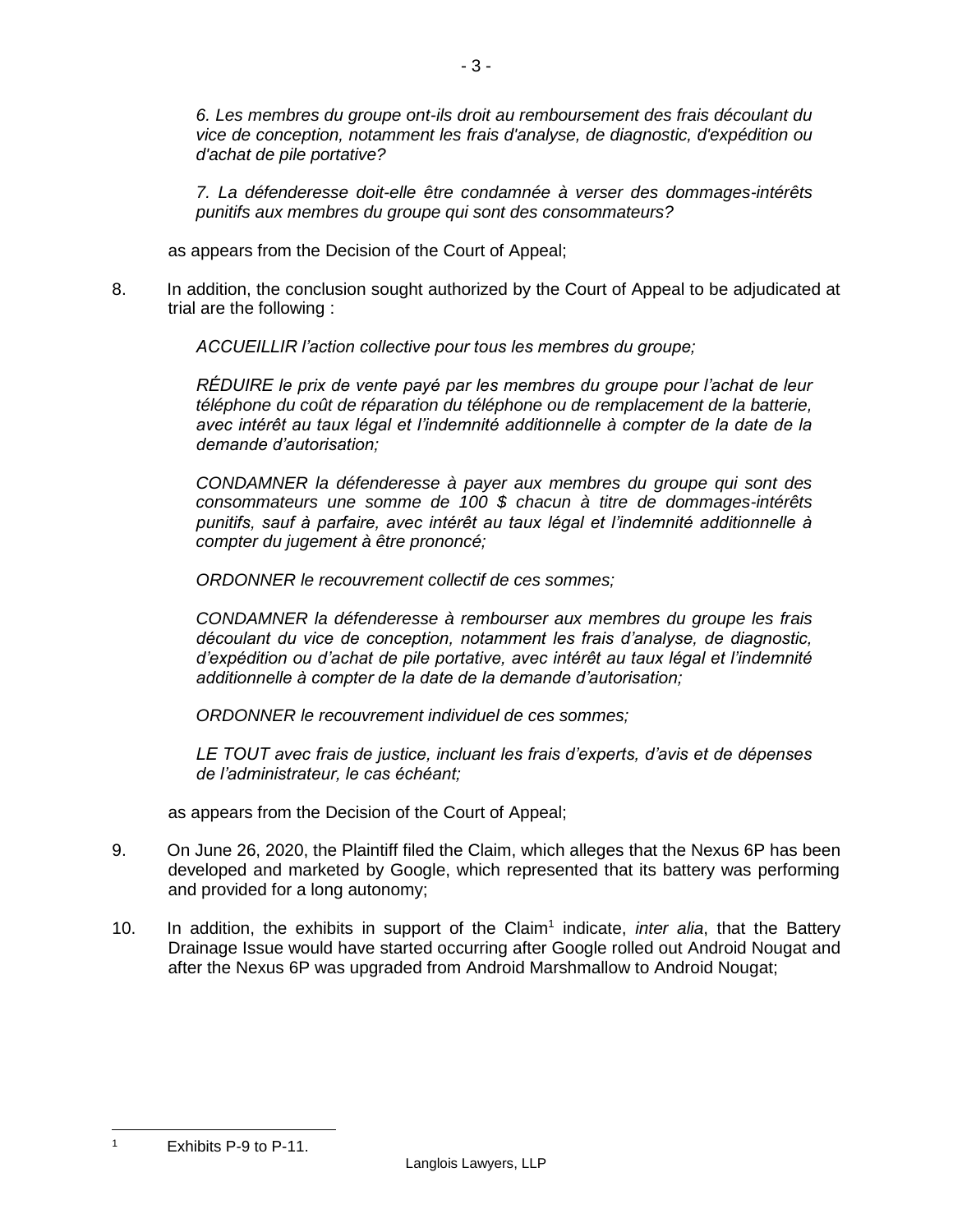# **III. THE LIABILITY OF GOOGLE AND GOOGLE CANADA**

- 11. The Nexus 6P was manufactured by Huawei Device (Hong Kong) Co. Ltd., as a custom product for Google in accordance with, *inter alia*, the following requirements:
	- a) The Nexus 6P was designed and developed as per the detailed specifications set out by Google; and
	- b) The Nexus 6P was pre-loaded with Google-approved software and with Google having the right to deliver software updates to the Nexus 6P from time to time;
- 12. Accordingly, in the event that the court was to find that any Nexus 6P was defective at the time of its sale, which is denied by Huawei Canada, Google ought to be held liable and hold Huawei Canada harmless of any condemnation that may be rendered against it, as the case may be;
- 13. In addition, Google and/or Google Canada sold Nexus 6P devices directly to customers in the Province of Quebec, including through the Google Store, independently and without the involvement of Huawei Canada. Huawei Canada thus is in no way the distributor or seller of those Nexus 6P devices;
- 14. As a result, Google and/or Google Canada ought to be held solely liable, to the exclusion of Huawei Canada, for Nexus 6P devices sold directly by them to customers in the Province of Quebec in the event that the court was to find that any such Nexus 6P devices was defective at the time of their sale;

#### **IV. CONCLUSION**

- 15. Google and Google Canada had a central role in the issues at hand and their involvement in the litigation is thus both relevant and useful for the full and complete adjudication of the common issues that were authorized, all in accordance with the guiding principles of procedure;
- 16. This *Originating Application in Warranty* is well founded in fact and in law, and without prejudice to Huawei Canada's grounds of defence towards the Claim;

#### **FOR THESE REASONS, MAY IT PLEASE THE COURT TO:**

**GRANT** this *Originating Application in Warranty* against Google Inc. and Google Canada Corporation;

**ORDER** Google Inc. to indemnify and hold Huawei Technologies Canada Co., Ltd. harmless of any condemnation that may be rendered against it, in capital, interest, and costs;

**IN THE ALTERNATIVE, ORDER** Google Inc. and Google Canada Corporation to indemnify and hold Huawei Technologies Canada Co., Ltd. harmless of any condemnation that may be rendered against it in relation to the Nexus 6P smartphones sold directly by them to the class members, in capital, interest, and costs;

### **WITH COSTS.**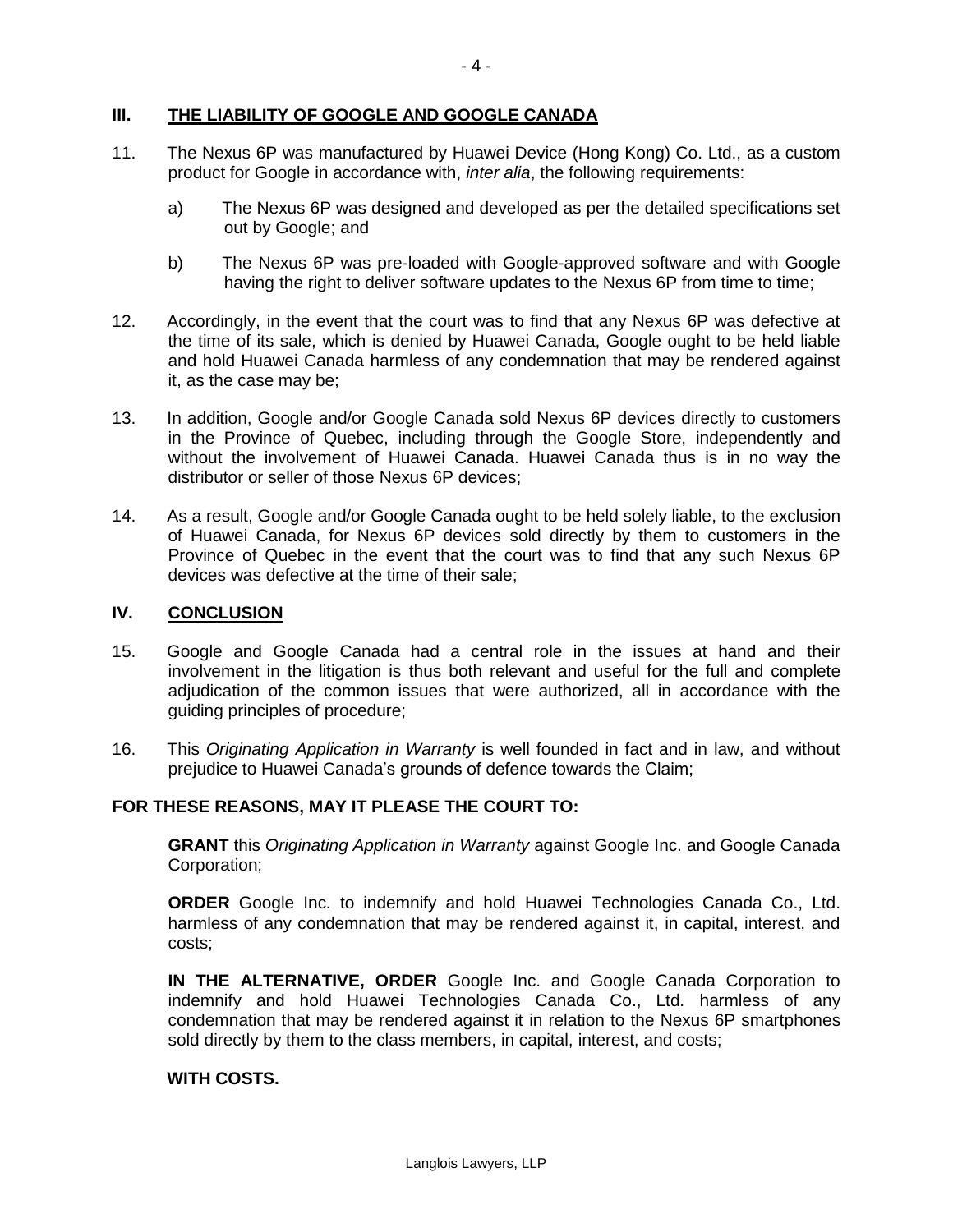Montreal, February 12, 2021

Langlor Structor sevent

**LANGLOIS LAWYERS, LLP** Lawyers for the Defendant HUAWEI TECHNOLOGIES CANADA CO., LTD.

1250 René-Lévesque Blvd. West Suite 2000 Montreal, Quebec H3B 4W8

Mr. Vincent de l'Étoile Direct line: 514 282-7808 Email: [vincent.deletoile@langlois.ca](mailto:vincent.deletoile@langlois.ca)

Ms. Elisabeth Neelin Direct line: 438 844-7803 Email: [elisabeth.neelin@langlois.ca](mailto:elisabeth.neelin@langlois.ca)

Notifications: [notificationmtl@langlois.ca](mailto:notificationmtl@langlois.ca)

Our file: 342746-0001

10755548\_1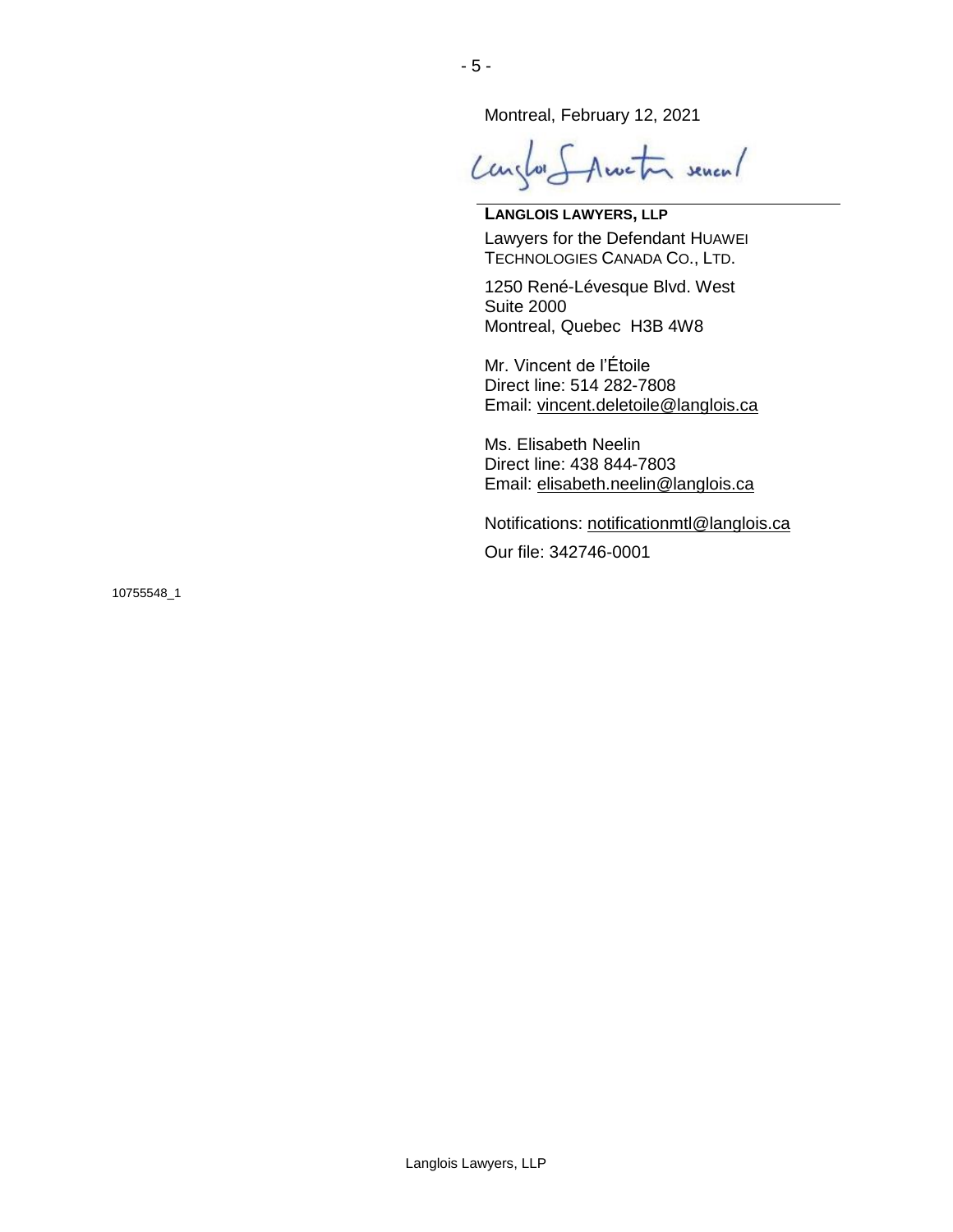# **SUMMONS**

(Article 145 and following C.C.P.)

Take notice that the Plaintiff in warranty has filed this Originating application in warranty in the office of the Superior Court in the judicial district of Montreal.

You must answer the application in writing, personally or through a lawyer, at the courthouse of Montreal situated at 1 Notre-Dame Street East, Montreal, Quebec, H2Y 1B6 within 15 days of service of the application or, if you have no domicile, residence or establishment in Québec, within 30 days. The answer must be notified to the plaintiff's lawyer or, if the plaintiff is not represented, to the plaintiff.

If you fail to answer within the time limit of 15 or 30 days, as applicable, a default judgement may be rendered against you without further notice and you may, according to the circumstances, be required to pay the legal costs.

In your answer, you must state your intention to:

- negotiate a settlement;
- propose mediation to resolve the dispute;
- defend the application and, in the cases required by the Code, cooperate with the plaintiff in preparing the case protocol that is to govern the conduct of the proceeding. The protocol must be filed with the court office in the district specified above within 45 days after service of the summons **or**, in family matters **or** if you have no domicile, residence or establishment in Québec, within 3 months after service;
- propose a settlement conference.

The answer to the summons must include your contact information and, if you are represented by a lawyer, the lawyer's name and contact information.

You may ask the court to refer the Originating application in warranty to the district of your domicile or residence, **or** of you elected domicile, **or** the district designated by an agreement with the plaintiff.

If the application pertains to an employment contract, consumer contract or insurance contract, or to the exercise of a hypothecary right on an immovable serving as your main residence, and if you are the employee, consumer, insured person, beneficiary of the insurance contract or hypothecary debtor, you may ask for a referral to the district of your domicile or residence or the district where the immovable is situated or the loss occurred. The request must be filed with the special clerk of the district of territorial jurisdiction after it has been notified to the other parties and to the office of the court already seized of the Originating application in warranty.

If you qualify to act as a plaintiff under the rules governing the recovery of small claims, you may also contact the clerk of the court to request that the application be processed according to those rules. If you make this request, the plaintiff's legal costs will not exceed those prescribed for the recovery of small claims.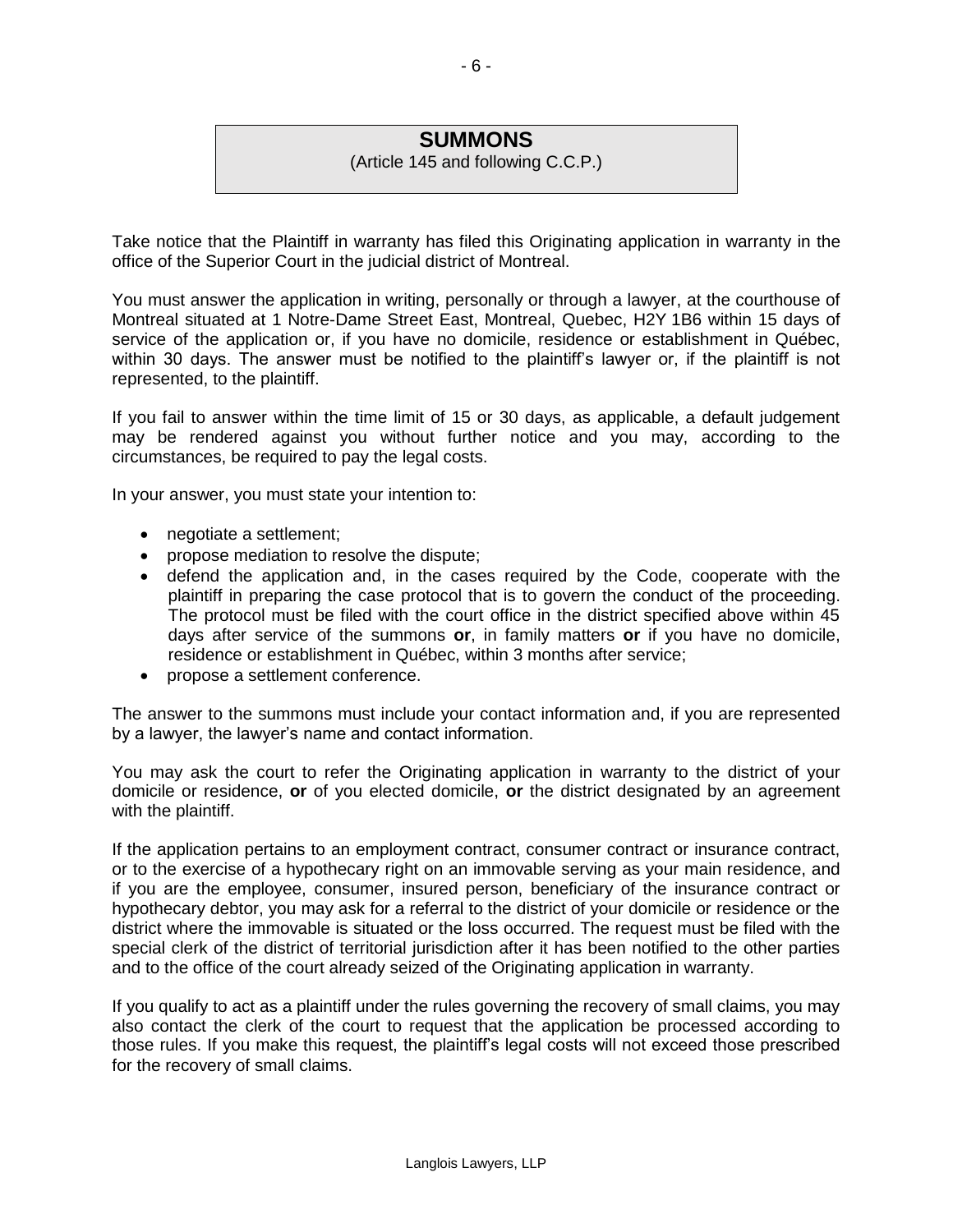Within 20 days after the case protocol mentioned above is filed, the court may call you to a case management conference to ensure the orderly progress of the proceeding. Failing this, the protocol is presumed to be accepted.

In support of the Originating application in warranty, the Plaintiff in warranty intends to use the following exhibits:

| <b>Exhibit AW-1:</b> |                                   |  |  | Originating Application as a Class Action ("Demande introductive |
|----------------------|-----------------------------------|--|--|------------------------------------------------------------------|
|                      | d'instance") dated June 26, 2020; |  |  |                                                                  |

**Exhibit AW-2:** Decision of the Court of Appeal reported as *Tenzer* v. *Huawei Technologies Canada Co., Ltd.*, 2020 QCCA 633.

These exhibits are attached.

If the application is an application in the course of a proceeding or an application under Book III, V, excepting an application in family matters mentioned in article 409, or VI of the Code, the establishment of a case protocol is not required; however, the application must be accompanied by a notice stating the date and time it is to be presented.

Montreal, February 12, 2021

Canglor S Austral seven/

**LANGLOIS LAWYERS, LLP** Lawyers for the Defendant HUAWEI TECHNOLOGIES CANADA CO., LTD.

1250 René-Lévesque Blvd. West Suite 2000 Montreal, Quebec H3B 4W8

Mr. Vincent de l'Étoile Direct line: 514 282-7808 Email: [vincent.deletoile@langlois.ca](mailto:vincent.deletoile@langlois.ca)

Ms. Elisabeth Neelin Direct line: 438 844-7803 Email: [elisabeth.neelin@langlois.ca](mailto:elisabeth.neelin@langlois.ca)

Notifications: [notificationmtl@langlois.ca](mailto:notificationmtl@langlois.ca)

Our file: 342746-0001